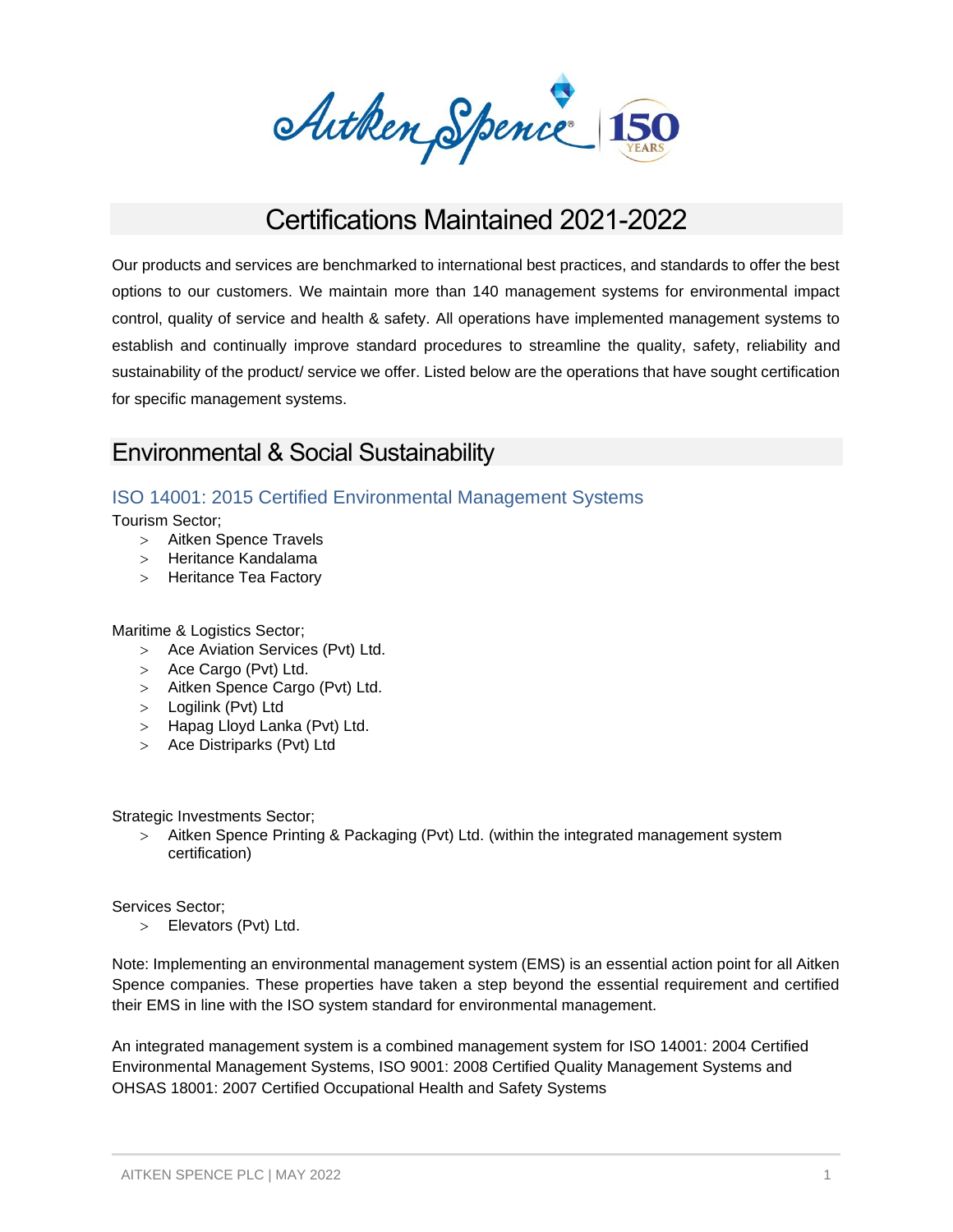Arthen Spence 150

#### ISO 50001: 2011 Certified Energy Management Systems

- > Heritance Ahungalla
- Heritance Ayurveda Maha Gedara
- Heritance Kandalama
- > Heritance Tea Factory

Note: Management of energy consumption is a material aspect for Aitken Spence hotels and all our hotel properties in Sri Lanka and the Maldives have energy management systems implemented with other properties also maintaining action to monitor energy use. Heritance Ahungalla was the first resort hotel in the world to secure the ISO 50001 certification for their energy management system in 2011 and subsequently, the Heritance chain of hotels in Sri Lanka became the first hotel chain in the country to be ISO 50001 certified for their energy management efforts.

## LEED Gold Certified properties

- > Heritance Kandalama
- > Heritance Negombo
- > Heritance Aarah
- > Aitken Spence Printing & Packaging (Pvt) Ltd.

Note: Leadership in Energy and Environmental Design (LEED) is a rating system of the United States Green Building Council (USGBC). Securing the LEED certification is testament to the environmental performance of a building. Aitken Spence introduced LEED architecture to the world outside USA with Heritance Kandalama, the first LEED certified hotel in the world. We also gave South Asia its first LEED certified printing facility which has been carbon neutral for 8 consecutive years. In 2019, we introduced LEED certified architecture to the Maldives with Heritance Aarah.

Operations to offset carbon emissions through purchased credits (ISO 14064 – 1:2008)

> Aitken Spence Printing & Packaging (Pvt) Ltd

It should be noted that Aitken Spence Printing & Packaging also obtained the I-REC registration from the Interstate Renewable Energy Council (IREC). This is a non-profit organization working with clean energy, to expand consumer access to clean energy, generates information and objective analysis in best practices and standards, and leads programs in building clean energy workforces.

## Forest Stewardship Council Chain of Custody Certification

> Aitken Spence Printing & Packaging (Pvt) Ltd

Management systems maintained, aligned to the FSC certification (certification pending)

- $>$  Bentota Estate
- Deviturai Estate
- Elpitiya Estate
- Gulugahakanda Estate
- > Ketandola Estate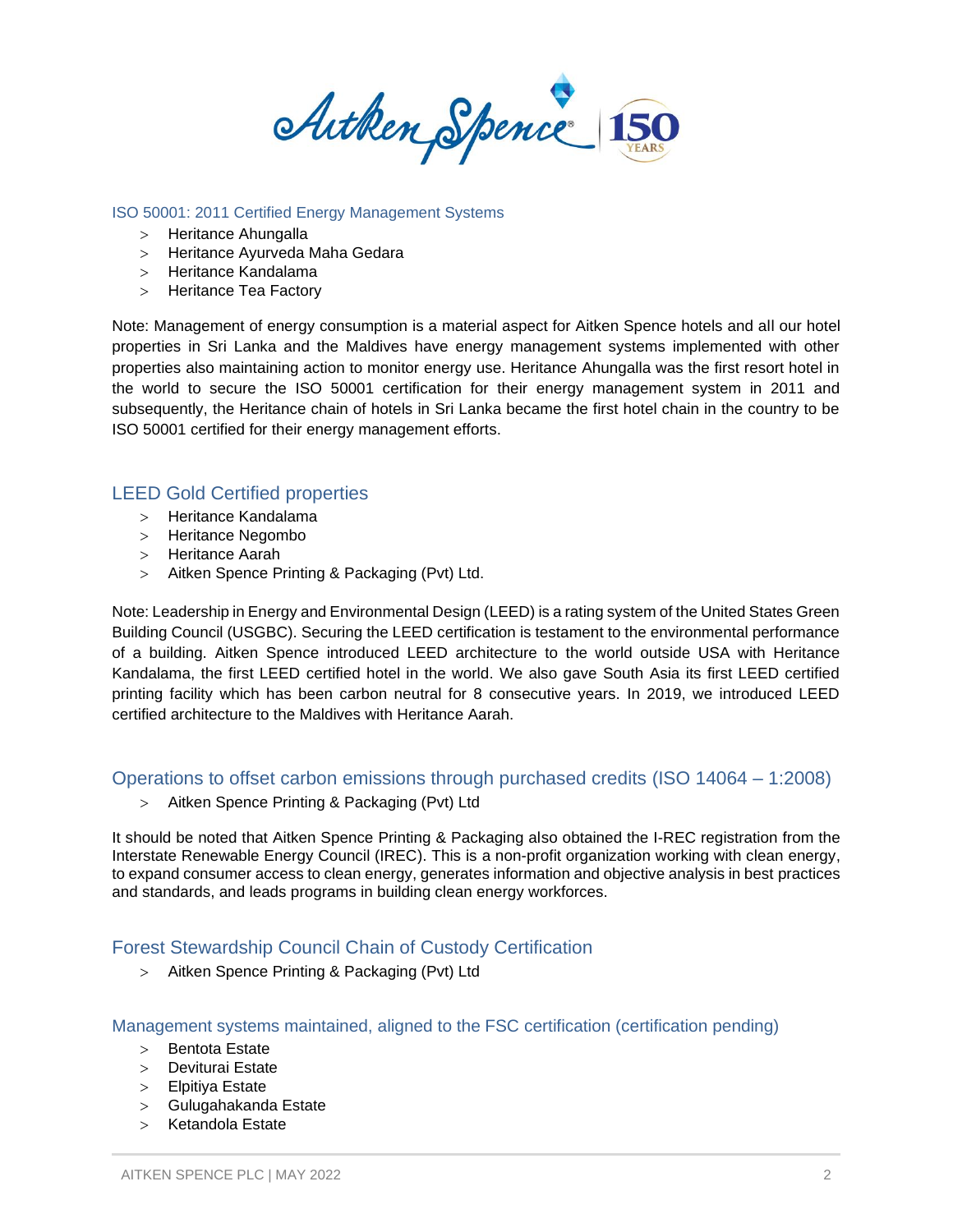Arthen Spence 150

- Lelwella Estate
- > Talgaswella Estate

Note: FSC Chain of Custody certification traces the path of products from forests through the supply chain, verifying that FSC-certified material is identified or kept separated from non-certified material throughout the chain. To achieve chain of custody certification, a business must meet FSC-STD-40-004 Chain of Custody Certification standard.

#### Rainforest Alliance Certified Operations

- > Dunsinane Estate
- > Sheen Estate
- Fernlands Estate
- Meddecombra Estate
- > New Peacock Estate
- Nayapane Estate

Note: The RA certification is a symbol of environmental health, and the green frog certification seal of RA indicates that a farm, forest, or tourism enterprise has been audited to meet standards that require environmental, social, and economic sustainability.

#### Travelife Gold Certified Hotels

- Adaaran Club Rannalhi
- Adaaran Prestige Vadoo
- Adaaran Select Hudhuranfushi
- Adaaran Select Meedhupparu
- > Heritance Ahungalla
- Heritance Ayurveda Maha Gedara
- Heritance Kandalama
- > Heritance Negombo
- > Heritance Tea Factory

Note: The Travelife Sustainability System is an initiative dedicated to promoting sustainable practices within the travel and tourism industry. The Travelife certification illustrates an organisation's compliance with the international Travelife standard for social and environmental sustainability.

#### Travelife Certified Operations

for sustainability management, reporting and compliance obligations for tour operators and travel agents

Aitken Spence Travels (Pvt) Ltd

#### Green Fins Accredited Members

- Dive Point, Adaaran Select Hudhuranfushi
- Dive Point, Adaaran Prestige Vadoo
- Dive Point, Adaaran Club Rannalhi

Note: This is an environmental standards and code of conduct for the diving and snorkelling industry.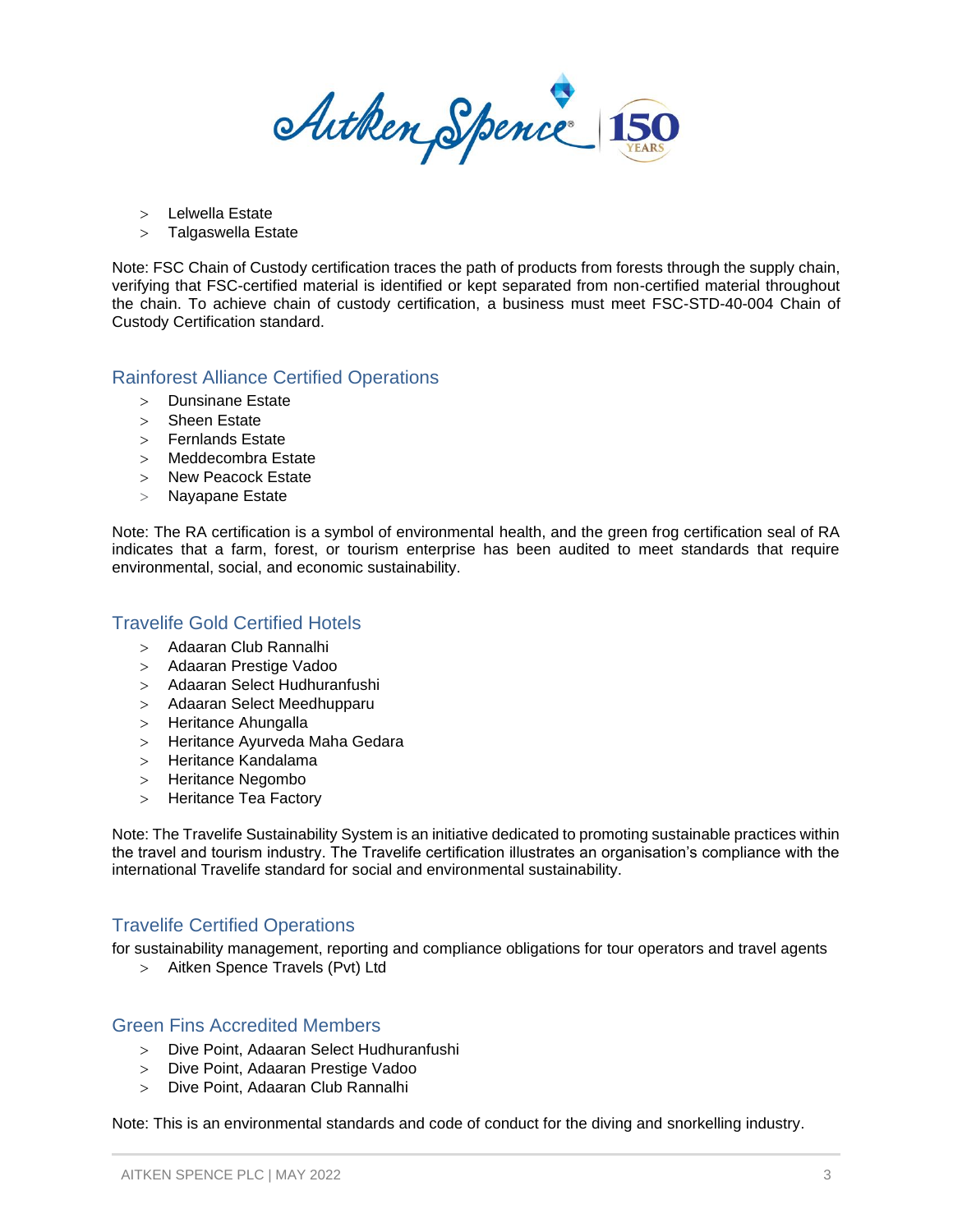Autken Spence 150

#### Compliance+ Certification

Strategic Investments Sector;

Aitken Spence Garments Ltd.

Note: Awarded by the Employers' Federation of Ceylon, this certification is proof of exemplary standards in employment practices

# Product/ Service Quality and Safety

# ISO 22000/ HACCP: 2005 Certified Food Safety Systems

Tourism Sector;

- Adaaran Club Rannalhi
- Adaaran Prestige Vadoo
- Adaaran Select Hudhuranfushi
- Adaaran Select Meedhupparu
- > Earl's Regency
- > Heritance Ahungalla
- Heritance Kandalama
- > Heritance Tea Factory
- Turyaa Kalutara

Strategic Investments Sector;

- Deviturai Tea Factory
- > Dunsinane Tea Factory
- Nayapana Tea Factory
- > New Peacock Tea factory
- > Talgaswella Tea factory

Note: Our operations have implemented management systems to ensure hygiene and food safety to provide the best products and services to our clients. ISO 22000 is a food safety management system standard that provides proof of an organisation's efforts to ensure product safety.

## ISO 9001: 2015 Certified Quality Management Systems

Tourism Sector;

> Aitken Spence Travels (Pvt) Ltd

Maritime, Freight & Logistics Sector;

- > Ace Aviation Services (Pvt) Ltd.
- > Ace Cargo (Pvt) Ltd.
- > Aitken Spence Cargo (Pvt) Ltd.
- > Aitken Spence Shipping Ltd.
- > Hapag Lloyd Lanka (Pvt) Ltd.
- Fiji Ports Terminal Ltd.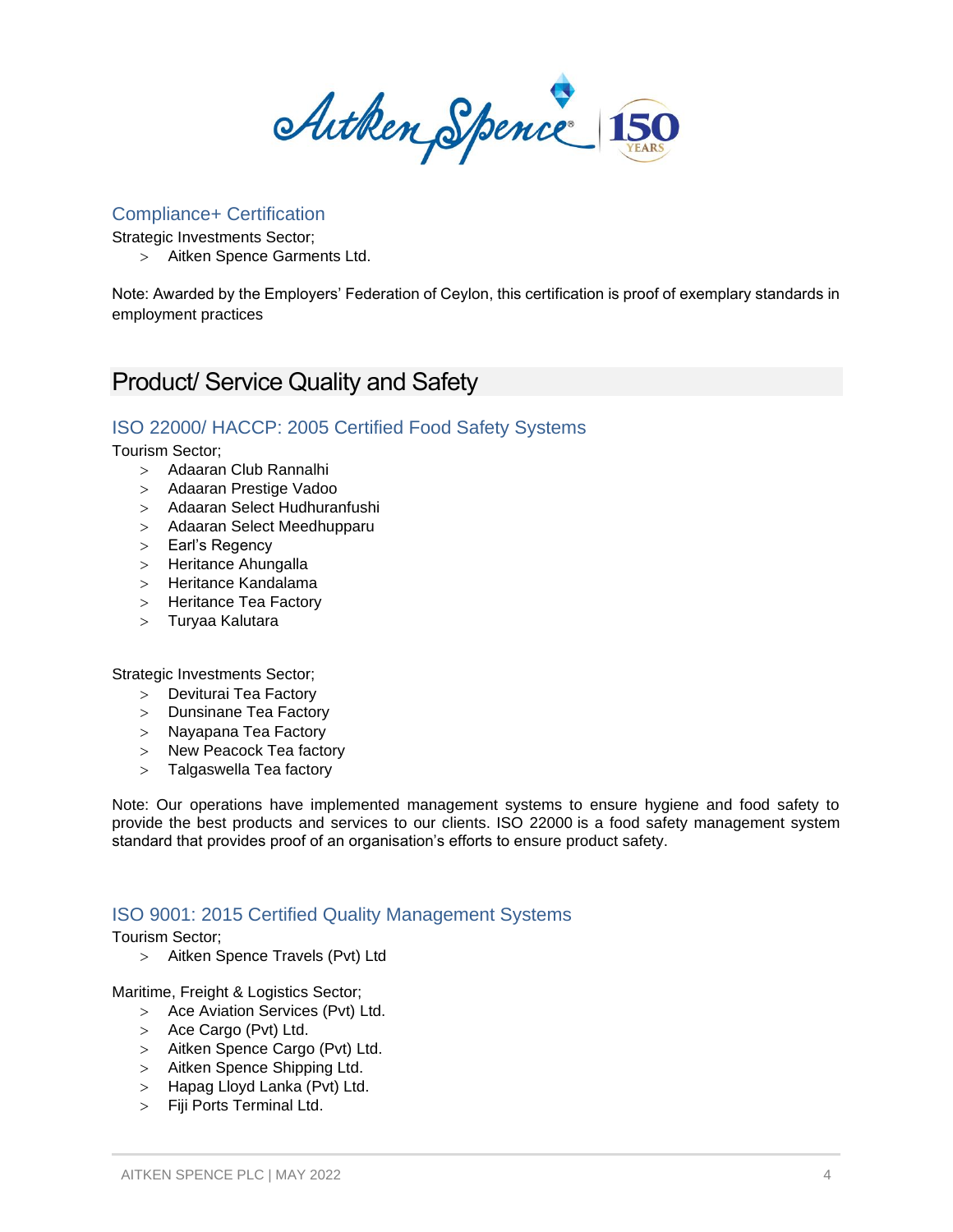Arthen Spence 150

Strategic Investments Sector;

- Financial Shared Services Centre Financial Accounting Outsourcing Division, Aitken Spence Corporate Finance (Pvt) Ltd.
- Aitken Spence Printing & Packaging (Pvt) Ltd. (within the integrated management system certification)
- Aitken Spence Garments Ltd.

Services Sector;

Aitken Spence Elevators (Pvt) Ltd.

Note: Many of our operations maintain quality management systems. ISO 9001 is a system standard for quality management systems that is not specific to any industry. Obtaining this certification is a testament to the efforts of an organisation to assure the quality of the product or service.

## Organic Certification of Sri Lanka Standards Institute (SLSI)

#### Tourism Sector;

> Heritance Tea Factory

Note: This was awarded by the Sri Lanka Standards Institute (SLSI) for the cultivation and processing of organic tea.

#### OEKO TEX 100 Certification

> Aitken Spence Printing & Packaging (Pvt) Ltd

Note: The standard 100 by OEKO-TEX® is a worldwide consistent, independent testing and certification system for raw, semi-finished, and finished textile products at all processing levels, as well as accessory materials used. This standard is an effective product safety verification from a consumer's point of view.

#### Sedex Members Ethical Trade Audit (SMETA)

Aitken Spence Printing & Packaging (Pvt) Ltd

Note: SMETA is an audit methodology, providing a compilation of best practice ethical audit techniques. It is designed to help auditors conduct high quality audits that encompass all aspects of responsible business practice, covering Sedex's four pillars of Labour, Health and Safety, Environment and Business Ethics.

## Sedex Registered Supplier

Aitken Spence Garments Ltd.

Note: Sedex is a global non-profit membership organisation that shares responsible sourcing data on supply chains, used by more than 43,000 members in over 150 countries. Many companies use Sedex to manage their performance around labour rights, health & safety, the environment and business ethics. Sedex enables members to bring together different data, standards and certifications, to make informed business decisions, and to drive continuous improvement across their value chains.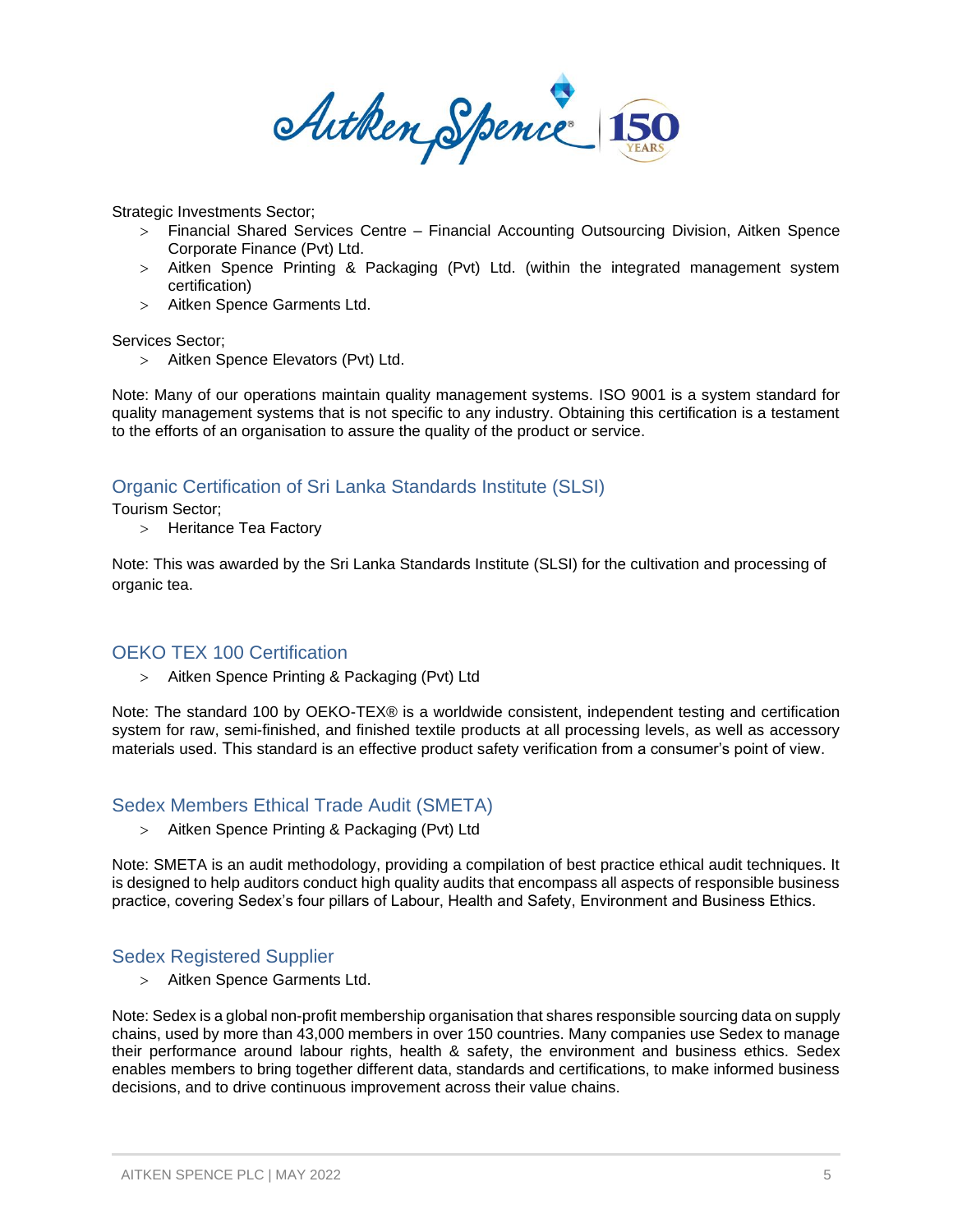Arthen Spence 150

# Scuba Schools International (SSI) Diamond Status Certification for commitment to excellence and leadership

Tourism Sector;

Dive Point, Adaaran Select Meedhupparu

Note: The SSI Diamond Status recognises dive centres and dive resorts that make a commitment to excellence and leadership in the categories of Business Practices & Ethics, Quality Assurance, Education Commitment, Customer Service and Diving Passion. Only dive centres and dive resorts recognized as the leaders in their marketplace can be considered for the SSI Diamond Status

#### ISO 27001: 2013 Information Security Management Systems

Strategic Investments Sector;

Aitken Spence Corporate Finance – Group IT

Note: Information security is a priority for the company and Group IT has implemented an information security management system (ISMS) with standard procedures and practices per the requirements of the ISO 27001 system standard. An ISMS generally includes all legal, physical and technical controls involved in an organisation's information risk management processes.

# Gold Certificate of Compliance – Worldwide Responsible Accredited Production (WRAP)

Strategic Investments Sector;

Aitken Spence Garments (Mathugama)

Note: Worldwide Responsible Accredited Production (WRAP) is an independent, objective, non-profit team of global social compliance experts dedicated to promoting safe, lawful, humane and ethical manufacturing around the world through certification and education.

## ISO 45001:2018 for Occupational Health & Safety

Tourism Sector;

> Aitken Spence Travels (Pvt) Ltd

Maritime, Freight & Logistics Sector;

- Logilink (Pvt) Ltd
- > Hapag Lloyd Lanka (Pvt) Ltd.

Strategic Investments Sector;

> Aitken Spence Printing & Packaging (Pvt) Ltd. (within the integrated management system certification)

Services Sector;

> Aitken Spence Elevators (Pvt) Ltd.

Note: All Aitken Spence companies have procedures in place to ensure occupational health and safety. Aitken Spence Printing has progressed one step above the essential actions required from companies and implemented an occupational health and safety management system in line with the requirements of the OHSAS 18001 system standard. This is an internationally applied British Standard for occupational health